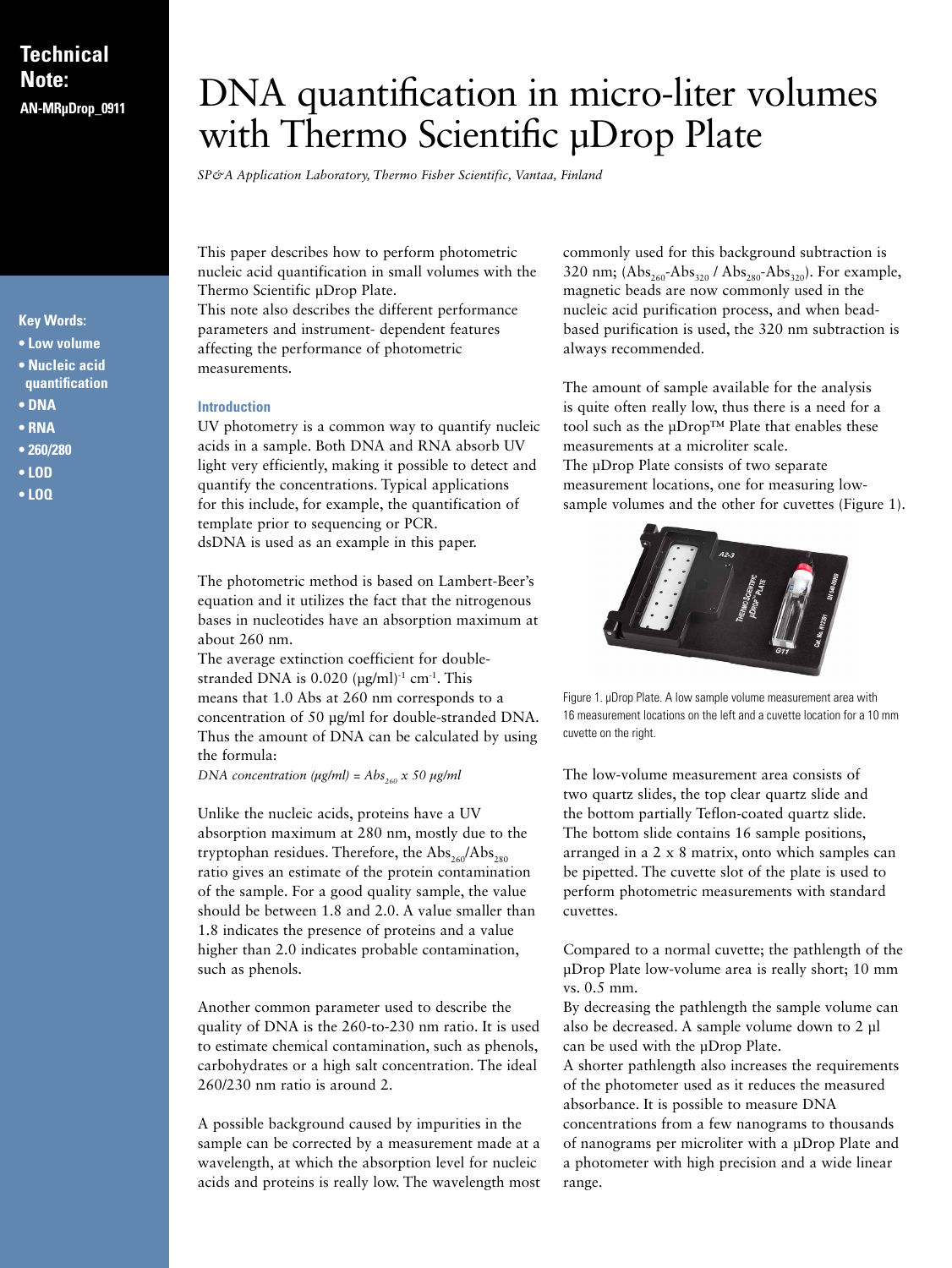Due to the optical light path of the µDrop Plate (0.5 mm), a multiplication factor of 20 must be taken into account in the concentration calculations, whereby

*DNA concentration (μg/ml)* =  $Abs_{260}$  x 50 μg/ml x (10  $mm/0.5$   $mm$  = Abs<sub>260</sub> x 50 x 20

Any photometric measurement device, cuvette, microplate or µDrop Plate, always has a certain background absorption. Therefore, blank subtraction is always necessary when photometric quantification of the sample concentrations is performed.

#### **Material and Methods**

- Thermo Scientific µDrop Plate, N12391
- • Thermo Scientific Multiskan GO microplate and cuvette spectrophotometer, Thermo Scientific, 51119300
- • Thermo Scientific Varioskan Flash multimode reader, Thermo Scientific, 5250030
- Semi-micro cuvette, Hellma, 114-10-40-QS
- Herring Sperm DNA, Promega, D1816
- • TE buffer, 10 mM TRIS-HCl, 1 mM EDTA, pH 7.5

The DNA stock solution of Herring sperm DNA was serially diluted in a ratio of 1:2 into TE buffer to provide 7 sample concentrations.

The concentrations of the samples were measured with the µDrop Plate low-volume area, the cuvette position and the Multiskan GO cuvette port. The concentrations measured with the Multiskan GO cuvette port were used as references in all the calculations.

The sample volume used was 4 µl in all low-volume area tests.

For the cuvette measurements, the DNA samples were diluted 1:20 to keep the absorbance values within the linear measurement range also with regard to the 10 mm light path.

## **a) Thermo Scientific SkanIt Software measurement protocols**

| <b>Photometric Measurement</b> |                                           |  |  |
|--------------------------------|-------------------------------------------|--|--|
| Parameters                     |                                           |  |  |
| Measurement Type               | Measurement Mode                          |  |  |
| ○ Single wavelength            | $\bigcirc$ Fast                           |  |  |
| Multiple wavelengths           | <b>O</b> Precision                        |  |  |
| Wavelengths [nm]:              | 280<br>230<br>٠<br>260<br>$\times$<br>280 |  |  |
| Step duration [hh:mm:ss]:      | 00:00:00<br>$\frac{1}{2}$                 |  |  |
| Use pathlength correction      |                                           |  |  |

The following measurement steps were used in a DNA endpoint measurement (Figure 2): Photometric measurement, Measurement type: Multiple wavelengths, Measurement mode: Precision, Wavelengths: 260, 280, and 320 for both Multiskan® GO and Varioskan® Flash.

The concentration and  $\text{Abs}_{260}/\text{Abs}_{280}$  ratio can be calculated by the Precalculation or User Defined Equation steps in SkanIt® Software. A quality certificate, providing the verified pathlength of each plate, is delivered with the µDrop Plate. This exact pathlength value should always be used for the concentration calculations instead of the nominal value of 0.5 mm to obtain more accurate results.

A blank measurement was made with 16 replicates before the concentration measurements. The average of the blank samples was subtracted from all unknown absorbances.

### **b) Terminology**

The sensitivity of the assay is determined according to IUPAC with two different parameters: Limit of Detection (LOD) and Limit of Quantification (LOQ)1). LOD means the lowest amount of analyte that can be separated from the background. It is calculated based on the calibration curve slope vs. the blank + 3 x SD of the blank. LOD means, that this amount of analyte can be detected with statistical significance, but not necessarily quantified as an exact value.

LOQ is the lowest amount of the analyte at which quantification is possible with statistical relevance. It is defined as the quantitative detection limit as  $C_{\text{td}}$  $=$  ks/m, where k is 10, s is the standard deviation of instrument readings taken on blank, and m is the slope of a plot of instrument response vs. concentration, as calculated by linear regression. In practice, LOD is the limiting value in qualitative assays where a simple yes/no answer to the question "Is there any analyte in my sample" is required and LOQ is the limiting value that the user can measure as the concentration of the analyte in quantitative assays.

#### **c) µDrop detection range**

With a uDrop Plate type of a measurement device, the maximum measurement range is always determined by the instrument. The lower part is determined by the precision of the blank (LOD) and the upper part by the linear range of the instrument. Thus both the theoretical minimum and maximum Figure 2. Measurement parameter setup of SkanIt for Multiskan GO concentrations that can be measured on the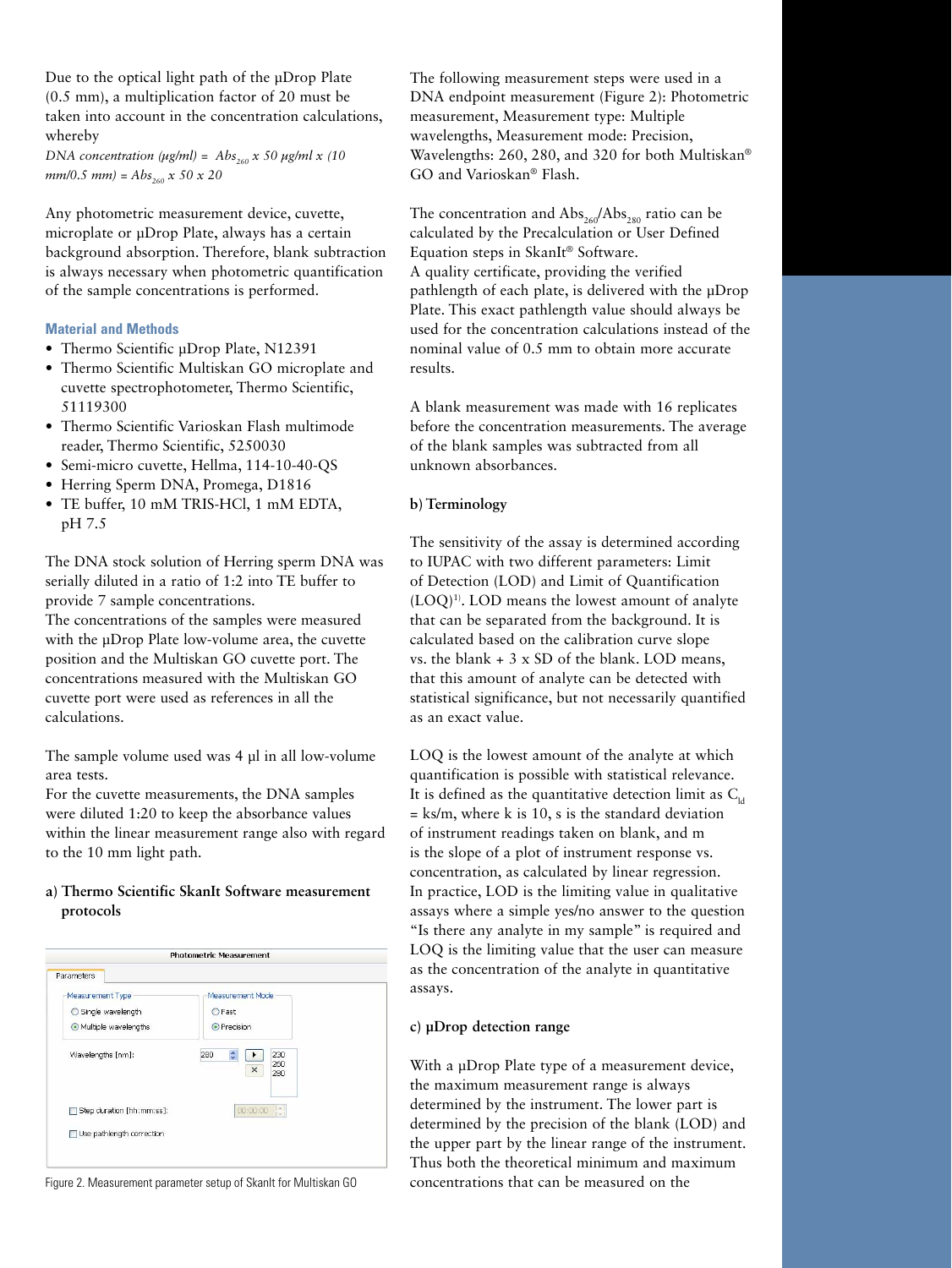µDrop plate are instrument dependent and can be calculated from the given instrument specifications. For example, with an instrument that has a given precision specification of 0.001 Abs and a linearity up to 4 Abs, the maximum concentration range is from  $3 \times 0.001 \times 50$  ug/ml  $\times$  10 mm/0.5 mm)= **3 µg/ml** to 4 x 50 µg/ml x 20= **4000 µg/ml**.

#### **Results**

The results obtained with the µDrop Plate lowvolume area and the cuvettes were compared to the results of the Multiskan GO cuvette port results.

#### **A)Low-volume area**

#### **Sensitivity**

The limit of detection and quantification were calculated as described above. An average value of several µDrop Plate measurements are shown in Table 1.

|                                    | <b>Multiskan GO</b> | <b>Varioskan Flash</b> |
|------------------------------------|---------------------|------------------------|
| Limit of detection<br>(LOD)        | $1.7 \mu q/ml$      | $2.2 \mu g/ml$         |
| Limit of<br>quantification<br>(10) | $5.6 \mu g/ml$      | $7.2 \mu g/ml$         |

# **Table 1. LOD and LOQ values of the DNA quantification assay with the µDrop Plate and the Multiskan GO or Varioskan Flash**

These values are well within the precision specifications of the Multiskan GO and Varioskan Flash, 9 µg/ml and 3 µg/ml, respectively. Based on this study, the Multiskan GO typically performs much better than specified.

An example of a dilution series measurement with the µDrop Plate with the Multiskan GO and Varioskan Flash is shown in Figure 3. The Multiskan GO cuvette port is used as the reference.





#### **Detection range**

The measured concentrations with the Drop Plate low-volume area with the Multiskan GO and Varioskan Flash were compared to the values of the Multiskan GO cuvette port (Figure 4 and Figure 5).



Figure 4. Correlation of the Multiskan GO µDrop Plate low-volume area to the Multiskan GO cuvette measurements





Both systems showed excellent linearity up to the highest sample concentration: > 2000 µg/ml.

#### **B)Cuvette measurement**

The measured concentrations with the uDrop Plate cuvette adapter on the Multiskan GO were compared to the values of the Multiskan GO cuvette port (Figure 6).